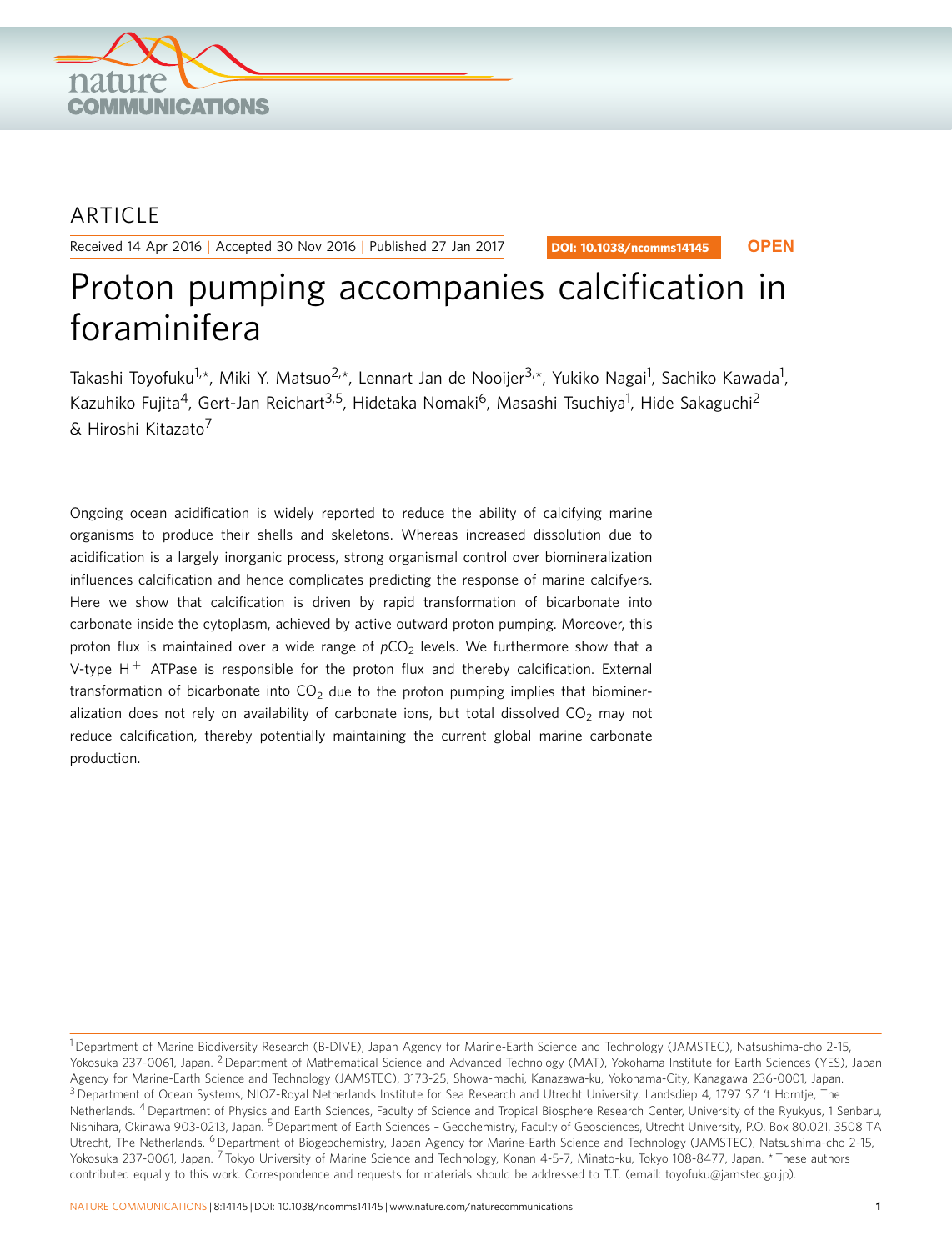<span id="page-1-0"></span>**ARRY ARRY ARRY AND CALCE CONTROVER CONTROL** carbon cycle and it is estimated that up to 90% of all carbon currently buried in the seafloor results from biogenic calcium carbonate production<sup>1,2</sup> On geological carbon cycle and it is estimated that up to 90% of from biogenic calcium carbonate production<sup>1,2</sup>. On geological timescales,  $CaCO<sub>3</sub>$  production and  $pCO<sub>2</sub>$  are largely decoupled as alkalinity is added to the ocean from weathering. However, on time scales up to hundreds of years, calcification increases  $pCO<sub>2</sub>$  as the lowered alkalinity shifts the inorganic carbon speciation towards  $CO<sub>2</sub>$ . Results from culturing experiments mimicking ocean acidification showed contrasting responses of calcification: calcification was reduced in some species, whereas others were not affected<sup>3</sup>. A large portion of open ocean calcium carbonate production, between 20 and 50%, derives from perforate foraminifera[4,5.](#page-4-0) Despite its clear importance for the global carbon cycle, the physiological processes responsible for calcification in foraminifera are poorly understood. The key to understanding foraminiferal calcification centres on the relation between carbon speciation in seawater and preferential uptake of these chemical species  $(CO<sub>2</sub>)$ , bicarbonate and/or carbonate ions) $3-6$ .

Foraminifera build their tests by sequentially adding chambers. When foraminifera add a new chamber, the protoplasm does not contain sufficient building blocks/materials for calcifying an entirely new chamber. Limited availability of carbonate ions in seawater dictates that foraminifera may require unrealistic volumes of seawater to produce new calcium carbonate<sup>6</sup>. Hence, calcification by foraminifera has been hypothesized to involve intracellular storage of calcium ions and inorganic carbon<sup>[7](#page-4-0)</sup>, pH manipulation<sup>6,8,9</sup> and active calcium<sup>10</sup> and/or magnesium pumping<sup>11</sup>. These results and the variety of postulated mechanisms for foraminiferal calcification<sup>6,7,10-13</sup> make it challenging to reliably predict response to changes in marine inorganic carbon perturbations. Carbon and calcium uptake mechanisms and rates have been based on a combination of (scanning and transmission electronic) microscope observations $14-16$ , isotope labelling $17$ , microelectrode  $m$ easurement<sup>[9,18](#page-4-0)</sup> and analysis of the elemental and stable isotopic composition of foraminiferal calcite $11,12$ . Recently, this has been complemented by applying fluorescent indicators visualizing ion fluxes inside actively calcifying specimens<sup>6,8,19-21</sup>. Imaging extracellular pH around benthic perforate foraminifera allows carbon speciation during calcification outside these foraminifera to be assessed. Although microelectrode analyses previously shows potential changes in carbon speciation outside the cytoplasm<sup>[9](#page-4-0)</sup>, it remains to be quantified whether, and to what degree, different carbonate species contribute to calcification.

Here we show external pH change throughout the calcification of perforate foraminifera Ammonia sp., at a range of  $pCO<sub>2</sub>$ . Our results allow the calculation of proton fluxes and hence establish a quantitative calcification budget. Our physical model for calcification shows the dependence of foraminiferal biomineralization on the various inorganic carbon species present in seawater. We validate the importance of pH regulation on the foraminiferal calcification by application of a V-type  $H^+$  ATPase inhibitor, which plays a key role in aragonite production in scleractinian corals<sup>[22,23](#page-5-0)</sup>.

### Results

External pH around foraminifera during chamber formation.

The first visualization of the extracellular spatial distribution of pH during chamber formation shows a strong decrease in external pH surrounding specimens of the benthic non-symbiotic foraminifer Ammonia sp. (Fig. 1, [Table 1](#page-2-0) and Supplementary Movie 1). This decrease in pH is modest at the start of chamber formation and intensifies over time in all five specimens studied,



#### Figure 1 | Reduction in pH during foraminiferal calcification.

Representative images showing the time-resolved decrease in pH of seawater surrounding a calcifying specimen of Ammonia sp. over a period of 320 min. The pH values are imaged using dissolved HPTS and reported on the seawater scale. The incubated specimen shows (a) the twodimensional variability in pH around the shell when building a new chamber and (b) the translated, spatially integrated change in pH versus distance from the foraminifer along the white dotted line shown in **a**. At the start of calcification, surrounding pH is still  $\sim$  7.8 outside the foraminifer, decreasing to 6.9 after 4 h and subsequently gradually increasing again 6 h after the onset of calcification. It is noteworthy that minimum pH values are found closest to the newly precipitated chamber (N). In addition, a zone of reduced pH encloses the complete shell, also where no new chamber is being produced. The gradient in pH, increasing with distance from the specimen, is mainly caused by protons diffusing away from the site where the new calcite is precipitated. Scale bars, 100 µm. The false-colour scale bar represents pH. The b/w foraminifer is superimposed on false-colour pH images.

decreasing to a minimum value of  $\sim 6.9$  about 6 h after the start of calcification. The strongest pH decrease is observed closest to each organism and in particular near the newly forming chamber. Ultimately, after completion of the new chamber (on average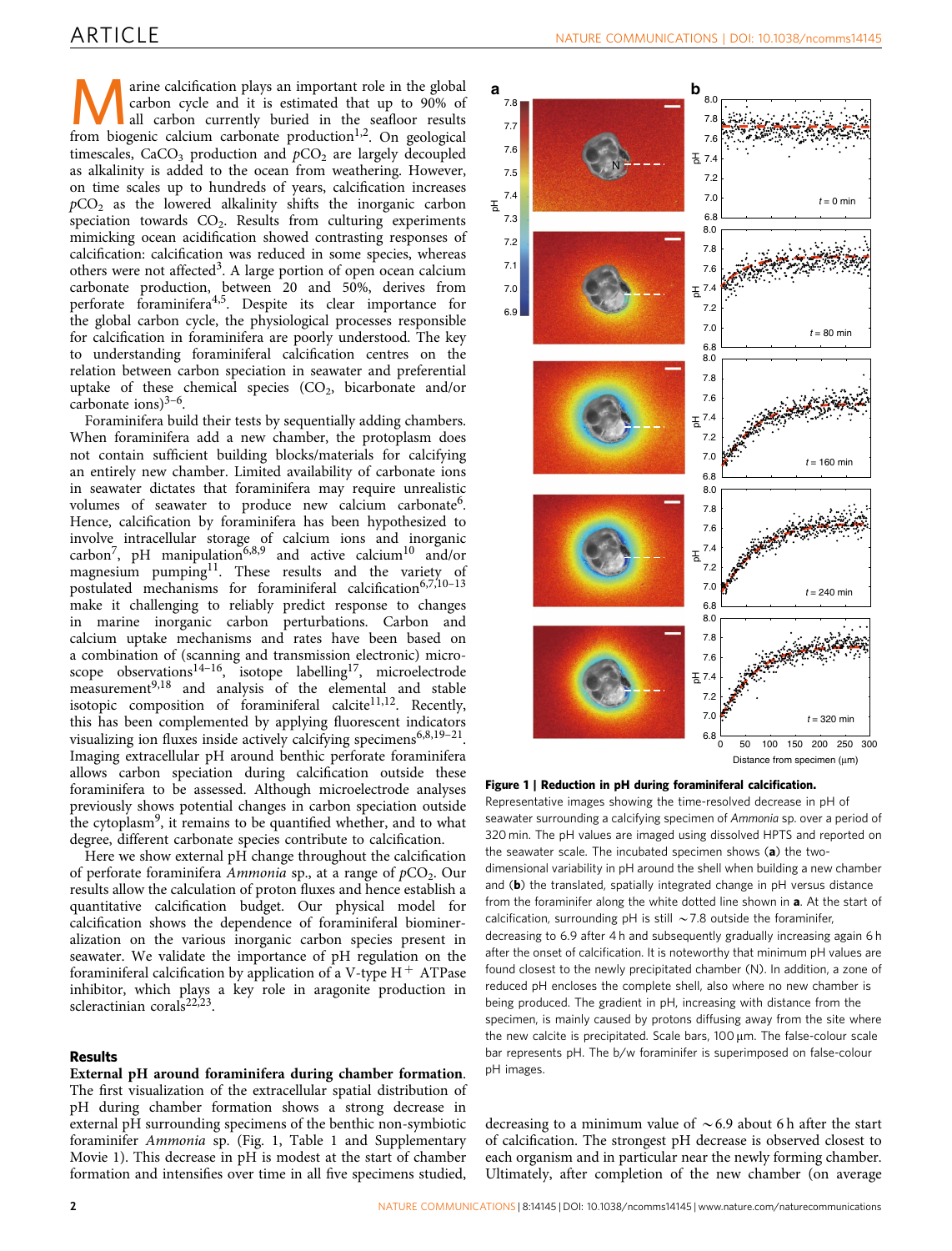<span id="page-2-0"></span>

|  |  |  |  |  | Table 1   Summary of pH imaging observations during chamber formation. |
|--|--|--|--|--|------------------------------------------------------------------------|
|--|--|--|--|--|------------------------------------------------------------------------|

| No.            | Total time of chamber<br>formation (h:mm) | The lowest pH during an<br>event (h:mm) | <b>Shell diameter</b><br>$(\mu m)$ | Calculated total proton<br>flux (pmol) | <b>Ambient pH</b><br>(seawater scale) | Estimated pCO <sub>2</sub><br>(µatm) |
|----------------|-------------------------------------------|-----------------------------------------|------------------------------------|----------------------------------------|---------------------------------------|--------------------------------------|
|                | 4:30                                      | 7.1(2:25)                               | 141                                | 6                                      | 8.0                                   | 460                                  |
| $\overline{2}$ | 5:05                                      | 7.1(3:25)                               | 216                                | 17                                     | 8.0                                   | 460                                  |
| 3              | 6:05                                      | 7.0(3:50)                               | 323                                | 68                                     | 7.9                                   | 610                                  |
| 4              | 5:55                                      | 7.1(2:55)                               | 166                                | 6                                      | 7.8                                   | 790                                  |
| 5              | 4:45                                      | 6.4(2:30)                               | 228                                | 14                                     | 7.7                                   | 1,030                                |
| 6              | 6:00                                      | 6.9(2:52)                               | 260                                | 58                                     | 7.6                                   | 1,320                                |
| 7              | 4:55                                      | 6.4(1:45)                               | 268                                | 15                                     | 7.3                                   | 2,160                                |
| 8              | 3:45                                      | 6.7(2:45)                               | 243                                | 4                                      | 7.3                                   | 2,760                                |
| 9              | 4:05                                      | 6.7(1:00)                               | 203                                | 6                                      | 7.3                                   | 2,760                                |
| 10             | 5:00                                      | 6.3(1:15)                               | 186                                | 5                                      | 6.8                                   | 9,010                                |
|                | With V type $H^+$ ATPase inhibitor        |                                         |                                    |                                        |                                       |                                      |
| 11             | 2:15                                      | 7.2(1:20)                               | 231                                | nd                                     | 7.5                                   | 1,560                                |
| 12             | 1:50                                      | 7.1(1:05)                               | 256                                | nd                                     | 7.5                                   | 1,560                                |
| 13             | 8:00                                      | 7.4(8.00)                               | 308                                | nd                                     | 7.5                                   | 1,560                                |

between 6 and 12h after calcification commences), external pH returned to ambient, pre-chamber formation values.

This decrease in external pH was observed over a wide range of  $pCO<sub>2</sub>$  (Table 1) and the reduction in pH compared with that of the ambient seawater was relatively constant over the experimental conditions. With a reduction in seawater pH by  $\sim$ 1 unit, the pH in the foraminiferal microenvironment also decreased by  $\sim$  1 unit (Table 1). There was no clear relation between the foraminiferal size and the pH reduction, although specimens with the largest diameter were associated with the highest total proton flux (Table 1).

After addition of the V-type  $H^+$  ATPase inhibitor Bafilomycin  $A_1$  at the onset of chamber formation, no clear external pH gradient develops, indicating a negligible proton flux. Occasionally, a very small decrease in external pH was observed during incubation with Bafilomycin (Table 1 and Supplementary Fig. 1). During these incubations, foraminifera produced very thin chamber walls, consisting mainly of the organic sheet produced at the beginning of new chamber formation (Supplementary Fig. 2).

#### **Discussion**

Combining time-resolved external pH recordings with two-dimensional pH gradient observations (lowest proximal to the newly formed chamber at 160 min; [Fig. 1](#page-1-0)), allows calculating total proton flux  $(Q_H)$  from the site of calcification (SOC) to the specimen's microenvironment (Fig. 2). The cumulative proton flux increase is relatively linear over time and results in a final cumulative proton flux. We found that the observed radial decrease in  $[H^+]$  is well approximated by the second type of the modified spherical Bessel function, implying that the protons diffuse away from the foraminifer and that a proportion of them is consumed by carbonation during diffusion (for example, by the reaction with  $HCO_3^-$  to form  $CO_2$  and  $H_2O$ ). Proton flux originating from within the foraminifer is calculated by fitting the Bessel function and using Fick's law (see 'Modelling proton flux' in Methods). The shape of the foraminifer is here considered spherical with a radius  $R = 100 \mu m$  and the proton flux is regarded homogenous over the complete specimen's surface. Total proton flux thus integrates flux over the surface of the protective envelope (estimated to be 0.03 mm<sup>2</sup>; [Fig. 1](#page-1-0)). For an average decrease in pH (0.5 at the surface of the specimen and 0.1 at a distance of  $100 \,\mu m$ ), an indicated specimen releases protons by an average flux  $Q_H = 0.014$  nmol h <sup>-1</sup>. The final cumulative proton flux (4–68 pmol; Table 1) is in the same order



Figure 2 | Calculated proton flux from the reduction in environmental pH. (a) Time series of proton flux during chamber formation and  $(b)$  the corresponding cumulative proton flux (Specimen no. 3 in Table 1). These estimates are based on analysis of the pH image series by theoretical fitting of the decreased pH as a function of distance from the foraminifer. Error bars indicate s.d.

of magnitude as the total dissolved inorganic carbon (DIC) flux and 0.5 of the total amount of  $Ca^{2+}$  (2–34 pmol) necessary for the calcification of a new chamber. For a hemispherical chamber with a diameter of  $20-50 \,\mu m$ , a wall thickness of  $3 \,\mu m$  and a porosity of 25%, the required Ca<sup>2+</sup> equals  $\sim$  30–210 pmol<sup>[13](#page-4-0)</sup>. The similarity in fluxes may indicate that these processes are directly coupled, but may also be coincidental.

The observed decrease in pH outside the individual's shell during calcification of benthic foraminifer Ammonia sp. implies that this foraminifera actively pump protons out of their protoplasm, with the flux independent of initial external pH [\(Fig. 3](#page-3-0)). Observation in the presence of the inhibitor Bafilomycin A<sub>1</sub> suggests that a V-type  $H^+$  ATPase is responsible for the proton transport (Supplementary Fig. 1). This is in line with earlier pH observations inside<sup>21</sup> and outside<sup>[9](#page-4-0)</sup> calcifying foraminifera. The impact of decreased pH outside the foraminifer shifts inorganic carbon speciation as  $CO_3^{2-}$  is transformed into  $HCO_3^-$  and bicarbonate into  $CO_2$  (Fig. 2). Within the SOC, elevated pH<sup>[8,21](#page-4-0)</sup> results in the opposite shift in speciation as  $HCO_3^-$  and  $CO_2$  are transformed into  $CO_3^{2-}$  ([Fig. 3\)](#page-3-0). Hence, calcification is characterized by strong gradients in pH and  $pCO<sub>2</sub>$ between the SOC and the foraminiferal microenvironment (from 6.9 to 9 for pH and  $\sim$  7,200 µatm to  $\lt$  20 µatm for pCO<sub>2</sub>). Involvement of respired  $CO<sub>2</sub>$  may be responsible for part of the lowered pH. However, such a process is unlikely affected by the presence of Bafilomycin A1, which prevented a clear pH decrease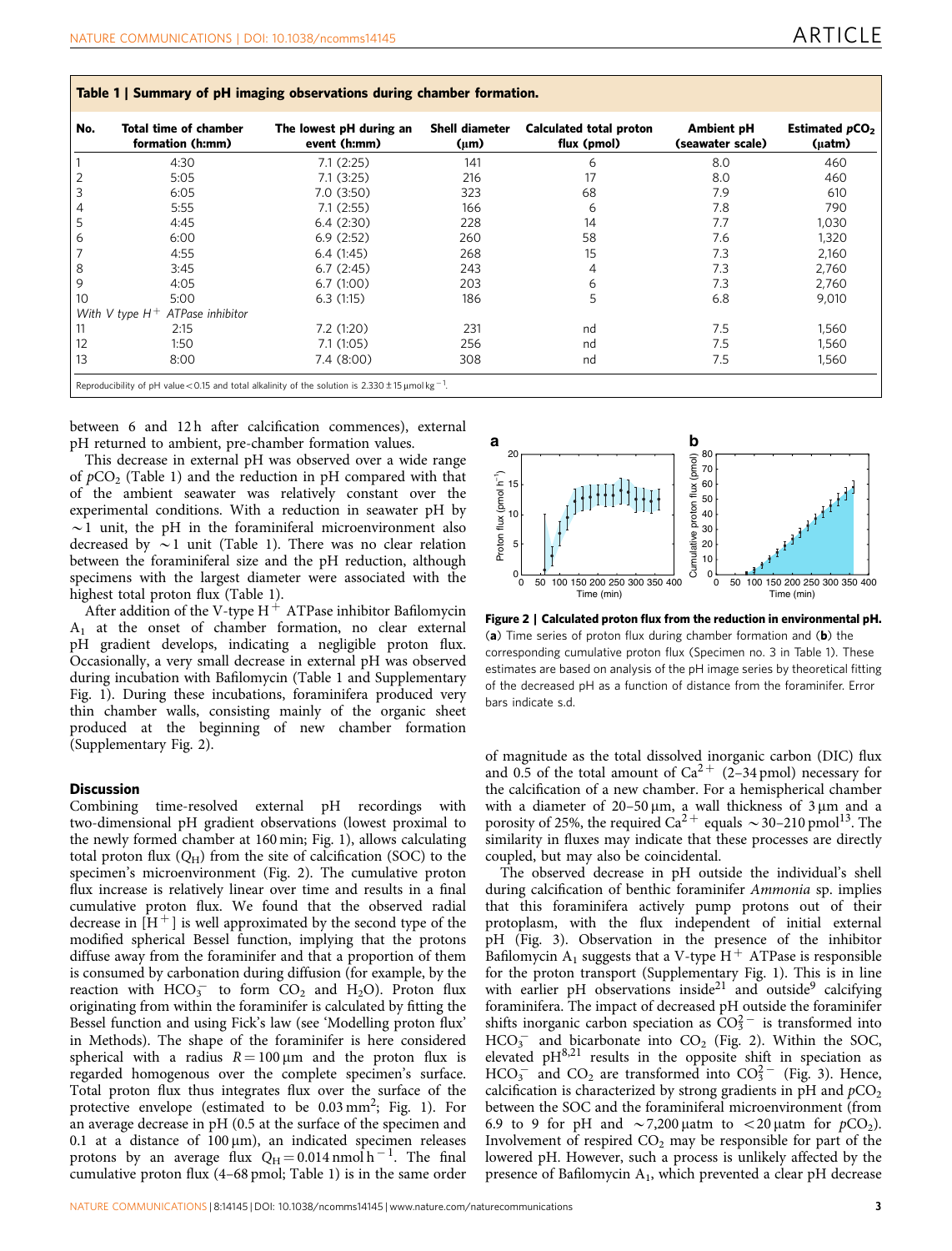<span id="page-3-0"></span>

Figure 3 | Proton pumping-based model of foraminiferal calcification. During calcification of a new calcitic layer (CL) on a primary organic sheet (POS), the protective envelope (PE) separates the growing calcite surface from the surrounding seawater. The chemical composition at the SOC, created by the PE, is characterized by active, outward proton pumping (I). The reduced pH in the foraminiferal microenvironment shifts the inorganic carbon speciation (II), thereby increasing  $pCO<sub>2</sub>$  directly outside the PE. The large gradient in  $pCO<sub>2</sub>$  across the PE results in diffusion of CO<sub>2</sub> into the SOC (III). Once inside, the CO<sub>2</sub> reacts to form CO $_3^{2-}$  due to the high pH (IV) sustaining CaCO<sub>3</sub> precipitation by reacting with the Ca<sup>2+</sup>. The reduction in pH is seen over the entire foraminifer (inset), suggesting that this model applies to the complete surface of the shell of a rotalid foraminifer producing a new chamber.

during chamber formation. We therefore infer that the impact of respired  $CO<sub>2</sub>$  on the lowered external pH is minor.

As CO<sub>2</sub> diffuses easily across cell membranes compared to  $\text{HCO}_3^-$ , the large pCO<sub>2</sub> gradient results in a flux of carbon dioxide into the foraminifer (Fig. 3). The high pH at the SOC locally increases saturation state and hence promotes calcification (Fig. 3). Inside the specimen, excess protons from the conversion of  $CO<sub>2</sub>$  into (bi)carbonate help sustain  $CaCO<sub>3</sub>$ production by reacting with the  $Ca^{2+}$  transported inwards<sup>[10](#page-4-0)</sup> and the continued proton flux outside of the foraminifer (Fig. 3).

Modelling proton pumping to mimic the observed pH gradient outside the specimen over time ([Fig. 1\)](#page-1-0) implies that more than half of the protons are consumed by the reaction with bicarbonate. Therefore, the calculated increase in  $pCO<sub>2</sub>$  converts between 25 and 50% of all DIC into carbon dioxide directly outside the foraminifer. The exact value converted depends on the appropriate dissociation constant for the conversion between  $CO<sub>2</sub>$  and HCO<sub>3</sub><sup>-</sup>, and on the exact pH of the foraminifer's microenvironment. The rate at which this  $CO<sub>2</sub>$  is taken up by the foraminifer depends on the thickness of the pseudopodial envelope across which the  $CO<sub>2</sub>$  diffuses and the constant rates for the reactions of the inorganic carbon species at the SOC (Fig. 3). The hydration of  $CO<sub>2</sub>$  to form bicarbonate and a proton is relatively slow and could therefore limit calcification rates. The slow kinetics of this reaction may however be 'bypassed' by  $CO_2$  reacting with  $OH^-$  at the SOC<sup>24</sup>. Alternatively, the conversion rate may be increased by the presence of specialized enzymes like carbonic anhydrase, which are known/suggested to be involved in the calcification of other

marine calcifyers including corals<sup>[23](#page-5-0)</sup>, coccolithophores<sup>[25](#page-5-0)</sup> and bivalves<sup>26</sup>. Although not relevant for the fluxes calculated here, ultimately a more precise characterization of the chemical composition at the SOC is necessary to show the relative contribution of these pathways to the overall conversion of  $CO<sub>2</sub>$  into carbonate.

Culture studies using planktonic foraminifera show that the carbon isotopic composition ( $\delta^{13}$ C) of newly formed chambers decreases with increasing  $CO_3^{2-}$  or increasing pH<sup>[27](#page-5-0)</sup>. In equilibrium, the  $\delta^{13}C$  of dissolved bicarbonate is enriched with respect to that of the total dissolved inorganic carbon pool $128$ . Assuming that foraminifera precipitate their shell in equilibrium with DIC in seawater, the generally negative foraminiferal shell's  $\delta^{13}$ C values<sup>[29,30](#page-5-0)</sup> suggest that bicarbonate is not a direct carbon source for calcification. Carbon dioxide is the only inorganic carbon species isotopically depleted compared with the total inorganic carbon pool. This is in line with the here suggested carbon uptake via  $CO<sub>2</sub>$  at lower pH than that of the culture medium. This role of  $CO<sub>2</sub>$  on controlling carbon isotopic values in foraminiferal carbonate is similar to that proposed by previous studies, except that we here propose that the source of this  $CO<sub>2</sub>$  is through direct pH manipulation rather than via respiration and/or  $CaCO<sub>3</sub>$  precipitation<sup>27,31</sup>.

Our results suggest that calcification is not directly coupled to the presence of carbonate ions and hence does not depend on the calcite saturation state[32,33.](#page-5-0) Instead, foraminiferal calcification would rely on total inorganic carbon concentration. This uncoupling of saturation state and calcification explains the moderate response of many foraminiferal calcification rates to experimentally induced ocean acidification $34$  and the occurrence of diverse foraminiferal communities at conditions that are undersaturated with respect to calcite, but have high DIC concentrations<sup>[35](#page-5-0)</sup>. Under such conditions, foraminifera are able to acquire sufficient carbonate ions through proton pumping and inward  $CO<sub>2</sub>$  diffusion to sustain chamber addition. The foreseen reduction in pH (from 8.1 today to  $\sim$  7.8 at the end of the twenty-first century<sup>[36](#page-5-0)</sup>) by increased oceanic  $CO<sub>2</sub>$  uptake is relatively small compared with the pH decrease in the foraminiferal microenvironment (down to 6.9 in [Fig. 1](#page-1-0)) during calcification. The decrease in ambient pH [\(Table 1](#page-2-0)) does not noticeably affect the strong decrease in pH in the foraminiferal microenvironment as a result of calcification. Hence, a relatively moderate decrease in pH may not impair foraminiferal calcification, especially as DIC increases at the same time. Ocean acidification may still affect calcification indirectly (for example, through altered metabolism). These effects probably differ considerably between species, which may explain the observed large interspecific variation in foraminiferal response to reduced  $pH^{34}$ . Proton pumping is found to be the fundamental strategy by which a variety of organisms produce calcium carbonate<sup>37</sup>. The high internal  $pH<sup>8,21</sup>$  $pH<sup>8,21</sup>$  $pH<sup>8,21</sup>$  and large internal–external pH difference associated with foraminiferal calcification ([Table 1,](#page-2-0) [Fig. 1\)](#page-1-0) predicts that they may well produce more carbonate ions at the SOC under elevated  $pCO<sub>2</sub>$  ([ref. 37](#page-5-0)). The partial decoupling between seawater pH and calcification shown here implies a reduced buffering capacity of the ocean with ongoing increases in atmospheric  $CO<sub>2</sub>$  concentrations, as calcification of this species does not necessarily decrease with ongoing acidification.

Ammonia is an infaunal genus widely applied as a bioindicator in neritic environments<sup>38</sup>. Despite limited knowledge regarding pH variability in pore waters, laboratory observations have shown that pH is variable around 0.6 units within the uppermost 2 mm of the sediment, deeper layers  $(>4$  mm) experience smaller pH fluctuations  $(< 0.2)$  on the timescale of hours<sup>[39](#page-5-0)</sup>. Our results suggest that calcification of this species is unlikely affected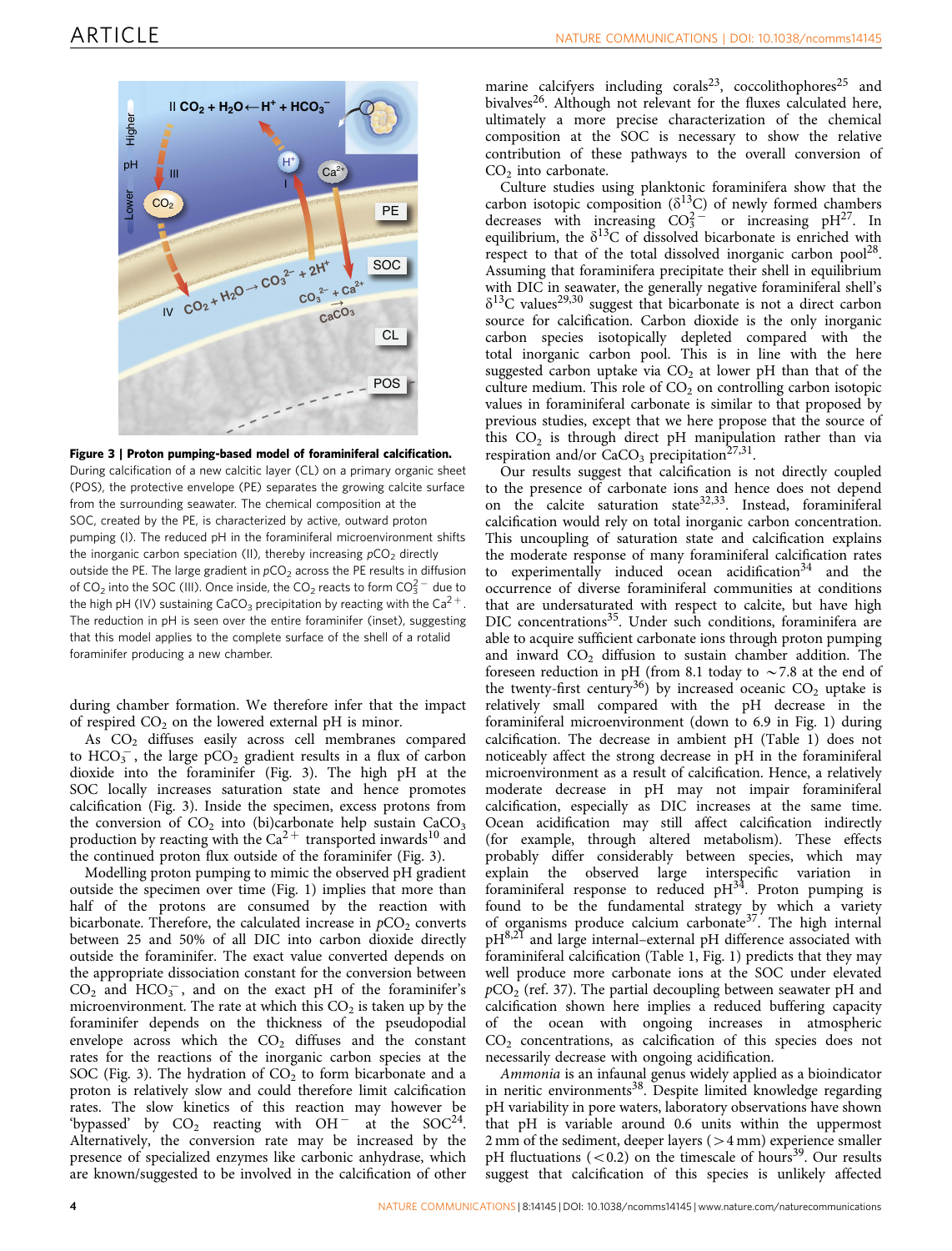<span id="page-4-0"></span>by such variations in ambient pH, as the foraminifer-induced pH changes exceed those occurring naturally.

### Methods

Specimens. Culture experiments and microscope observations were performed at the Japan Agency for Marine-Earth and Technology (JAMSTEC) laboratory, Yokosuka, Japan. The living specimens were collected from brackish water salt marsh sediments of Hiragata-bay, Natsushima-cho Yokosuka  $(35.3226\textdegree N, 139.6347\textdegree E)$ . Ammonia sp. was used for the experiments, a benthic, hyaline, cosmopolitan species. Living specimens were isolated and cleaned from excess sediment and debris, transferred to filtered  $(0.2 \,\mu\text{m})$  seawater and placed in a Petri dish. The dishes were maintained at 20  $^{\circ}$ C in filtered seawater with a pH of  $\sim$  7.9 and a pCO<sub>2</sub> of  $\sim$  550 µatm. Once a week, the seawater was replaced and living micro algae (Dunaliella tertiolecta) were added as food.

Ambient pH distributions were visualized around foraminiferal specimens that were starting to form a new chamber. We identified specimens close to forming a new chamber by the presence of excess fluffy material (for example, clastics and algae), forming a protective cyst, surrounding a fan-like pseudopodial network in the shape of a new chamber. At that moment, an organic membrane is expanding on the pseudopodial network, delineating the shape of the soon-to-be-built chamber. This organic membrane, also known as the primary organic sheet, serves as a template on which the first calcite of the new chamber precipitates. Specimens are cultured within 35 mm glass base dishes (3910-035, Iwaki glass).

Observation settings. For ambient pH imaging, pH indicator HPTS (pyranine 8-Hydroxypyrene-1,3,6-trisulfonic acid trisodium salt, H1529, Sigma-Aldrich) was dissolved to a final concentration of  $20 \mu M^{20}$ . This concentration of HPTS is known to be harmless to foraminiferal behaviour and does not noticeably impair their calcification process<sup>[20](#page-5-0)</sup>. Total alkalinity of the solution is determined by  $pH$  method<sup>[40,41](#page-5-0)</sup>. The observations were carried out with ten individuals under various  $pH/pCO<sub>2</sub>$  conditions. Individuals were incubated in the solution for 10 min before starting observations under room temperature (  $\sim$  23 °C). The individuals were then observed under an inverted fluorescent microscope (Zeiss Axio Observer Z1, Germany).

Three individuals were additionally incubated with Bafilomycin  $A_1$ , a V-type  $H<sup>+</sup>$  ATPase inhibitor (BVT-0252, BioViotica). These incubations were done to investigate the influence of  $H^+$  ATPases on calcification (see similar approach in scleractinian corals<sup>22</sup>). Bafilomycin A<sub>1</sub> was dissolved to a final concentration of  $1 \mu$ M in seawater with 20  $\mu$ M HTPS<sup>42</sup>. The specimens were placed in the solution only during chamber formation. All three specimens were observed trying to form a new chamber in the presence of Bafilomycin A1.

Optical settings. Fluorescent filter cubes were used to detect pH signals from HPTS ( $\lambda^{410}$ exc = 395–425 nm,  $\lambda^{470}$ exc = 460–480 nm,  $\lambda$ em = 510–560 nm). Time-lapse images were captured every 5 min by a digital camera attached to the microscope using a standard software package (Axiovision, Version 4.6). Grey scale images representing different emission wave length intensities were exported as TIF files. Subsequently, ratiometric pH images were calculated by<br>dividing  $\lambda^{470}$ em by  $\lambda^{410}$ em for each pixel, using a custom calibration curve<sup>21</sup> (Supplementary Fig. 3). The  $pCO<sub>2</sub>$  of each medium was estimated using the CO2SYS software package<sup>[43](#page-5-0)</sup> after determining pH of the media ratiometrically and using total alkalinity.

Observation management. The pH of HPTS solution is manipulated by CO2 bubbling just before the experimental incubation. The pH of the solution was continuously monitored by a pH meter (Thermo Scientific Orion 5-star Plus) equipped with a glass electrode (Thermo Scientific, PrpHecT ROSS Micro Combination pH electrode 8220BNWP), to ensure the appropriate amount of  $CO<sub>2</sub>$  was added. The pH values are indicated with the seawater scales.

The natural medium was replaced by seawater containing HPTS solution three times by removal of the seawater with a Pasteur pipette and subsequent addition of the HPTS-containing seawater. The pipetting was done very gently to avoid disturbance of any foraminiferal activities or to minimize gas exchange. The water's surface was covered by a cover glass to prevent gas exchange between water and air during observation. The pH was increased until the equivalent state reached the laboratory's atmospheric  $pCO<sub>2</sub>$  if the cover had not been used.

Modelling proton flux. First, we considered a model of proton release for a foraminifer. For simplicity, we assume that the foraminifer is spherical with radius R and it is covered by a thin protective envelope. It is assumed that protons are released from the protective envelope and outside the foraminiferal cell and protons diffuse, and at the same time are consumed due to the carbonation reaction  $[H^+] + [HCO_3^-] \rightarrow [H_2CO_3]$ . The reverse reaction is assumed not to occur, which is realistic due to the relatively low pH outside the specimen. With these assumptions, the proton concentration outside the foraminiferal cell can be

calculated using a diffusion equation with added consumption:

$$
\frac{\partial}{\partial t}[\mathbf{H}^+] = D_{\mathbf{H}} \nabla^2 [\mathbf{H}^+] - \mu([\mathbf{H}^+] - [\mathbf{H}^+]_{\infty}),\tag{1}
$$

where  $D_H$  is the diffusion constant of proton  $D_H = 9.3 \times 10^{-5} \text{ cm}^2 \text{ s}^{-1}$ ,  $\nabla^2$  is the Laplacian operator and  $\mu$  is the constant rate of the carbonation reaction. We solve this equation under the boundary conditions,  $[H^+] = [H^+]_{\infty}$  at  $r \to \infty$  and  $[H^+] = [H^+]_R$  at  $r = R$ , where  $[H^+]_{\infty}$  is the equilibrium concentration of protons

in natural sea water and the value of  $[H^+]_R$  is controlled by the foraminifer, depending on its developmental stage. When the foraminifer begins building a new chamber,  $[H^+]_R$  becomes larger than  $[H^+]_{\infty}$ . After some time, equilibrium has been established and the spatial distribution of proton obeys the steady solution of equation (1) described by

$$
[\mathrm{H}^+] = \alpha \frac{K_{1/2}(kr)}{(kr)^{1/2}} + [\mathrm{H}^+]_{\infty}, \tag{2}
$$

where  $K_{1/2}$  is the second type of the modified Bessel function  $K_a$  with  $a = 1/2$  and  $k \equiv \sqrt{\frac{\mu}{D_{\rm H}}}$  $\sqrt{\frac{\mu}{\rho_{\rm o}}}$ . The local radial flux of proton on the protective envelope is calculated using Fick's law,

$$
J_{\rm R} = -D_{\rm H} \left( \frac{\partial [\rm H^+]}{\partial r} \right)_{r=R} . \tag{3}
$$

When the shape of the foraminifer is spherically symmetric, the total flux is calculated by

$$
Q_H = 4\pi R^2 J_R. \tag{4}
$$

Thus, the total flux  $Q_H$  is determined by equations (2-4). We accordingly calculated the total proton flux of a foraminiferal specimen from its pH image. The nonlinear, least square fitting of the radial distribution of protons by equation (2) determines the values of coefficients  $\alpha$ , k and  $[H^+]_{\infty}$ .

Data availability. The data in this study are available from the corresponding author on the reasonable request.

#### References

- 1. Feely, R. A. et al. Impact of anthropogenic  $CO<sub>2</sub>$  on the CaCO<sub>3</sub> system in the oceans. Science 305, 362–366 (2004).
- Sarmiento, J. L. & Gruber, N. Ocean Biogeochemical Dynamics 528 (Princeton Univ. Press, 2006).
- 3. Doney, S. C., Fabry, V. J., Feely, R. A. & Kleypas, J. A. Ocean acidification: the other CO2 problem. Ann. Rev. Mar. Sci. 1, 169–192 (2009).
- 4. Langer, M. R. Assessing the contribution of foraminiferan protists to global ocean carbonate production. J. Eukaryotic Microbiol. 55, 163–169 (2008).
- 5. Schiebel, R. Planktic foraminiferal sedimentation and the marine calcite budget. Global Biogeochem. Cycles 16, 3-1–3-21 (2002).
- 6. De Nooijer, L. J., Spero, H. J., Erez, J., Bijma, J. & Reichart, G. J. Biomineralization in perforate foraminifera. Earth Sci. Rev. 135, 48–58 (2014).
- 7. Erez, J. The source of ions for biomineralization in foraminifera and their implications for paleoceanographic proxies. Rev. Mineral. Geochem. 54, 115–149 (2003).
- 8. Bentov, S., Brownlee, C. & Erez, J. The role of seawater endocytosis in the biomineralization process in calcareous foraminifera. Proc. Natl Acad. Sci. USA 106, 21500–21504 (2009).
- 9. Glas, M. S., Langer, G. & Keul, N. Calcification acidifies the microenvironment of a benthic foraminifer (Ammonia sp.). J. Exp. Mar. Biol. Ecol. 424–425, 53–58 (2012).
- 10. Nehrke, G. et al. A new model for biomineralization and trace-element signatures of foraminifera tests. Biogeosciences 10, 6759-6767 (2013).
- 11. Bentov, S. & Erez, J. Impact of biomineralization processes on the Mg content of foraminiferal shells: a biological perspective. Geochem. Geophys. Geosyst. 7, Q01P08 (2006).
- 12. Elderfield, H., Bertram, C. J. & Erez, J. A biomineralization model for the incorporation of trace elements into foraminiferal calcium carbonate. Earth Planet. Sci. Lett. 142, 409–423 (1996).
- 13. De Nooijer, L. J., Langer, G., Nehrke, G. & Bijma, J. Physiological controls on seawater uptake and calcification in the benthic foraminifer Ammonia tepida. Biogeosciences 6, 2669–2675 (2009).
- 14. Banner, F. T., Sheehan, R. & Williams, E. The organic skeletons of rotaline foraminifera; a review. J. Foram. Res. 3, 30–42 (1973).
- 15. Bé, A. W. H., Hemleben, C., Anderson, O. R. & Spindler, M. Chamber formation in planktonic foraminifera. Micropaleontol. 25, 294–307 (1979).
- 16. Hemleben, C., Erson, O. R., Berthold, W. & Spindler, M. in Biomineralization in Lower Plants and Animals (eds Leadbeater, B. S. C. & Riding, R.) 237–249 (Clarendon Press, 1986).
- 17. Ter Kuile, B. H. & Erez, J. Carbon budgets for two species of benthonic symbiont-bearing foraminifera. Biol. Bull. 180, 489–495 (1991).